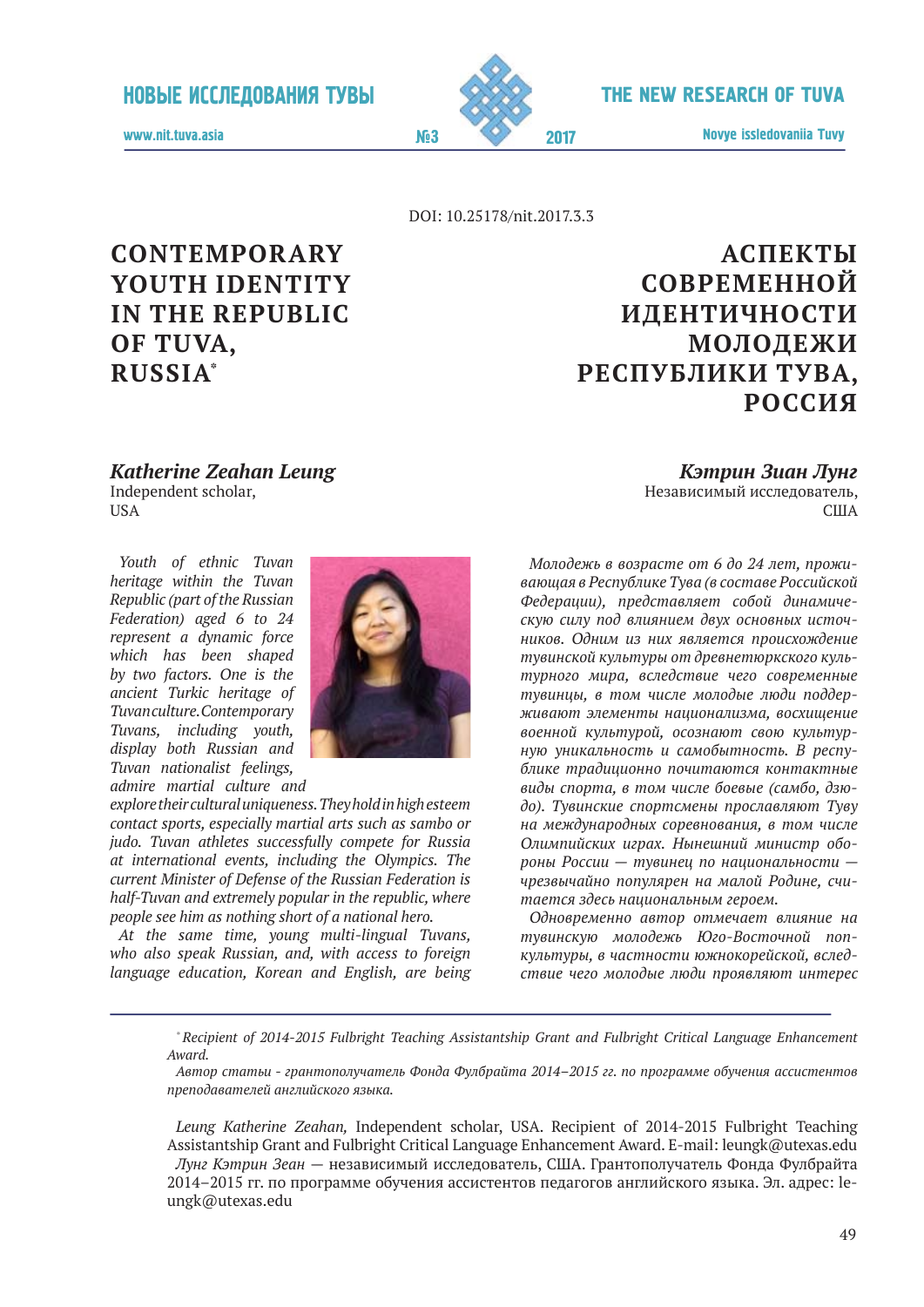

#### The New research of Tuva

www.nit.tuva.asia №3

*influenced by mediums and through technologies that are international like never before. A special focus is made on the impact of East Asian pop-culture, specifically that of South Korea. Tuva is located in Asia's geographical center, and is a place where for many centuries Tibetan Buddhism coexisted with Shamanism. Thus, Tuvans strongly identify themselves with Asian culture. They tend to believe in metempsychosis and often tell those who take interest in Tuvan culture that they were Tuvans in their past lives. In their view, Tuvan language has preserved the features of "original" Turkic. These and many other ideas and beliefs show that historical facts and myths are closely intertwined within Tuvan identity.*

*Studying and speaking foreign languages helps prioritize the positive outlook in Tuvan youth, who eagerly study both English and Eastern languages.* 

 *In working with Tuvan youth, I was able to teach through games and informal conversation. I was able to meet community leaders who use language to foster lasting change in children's perception of themselves, as an attempt to spread culture globally and to increase opportunities for the future of Tuvan youth. All my field work was conducted through informal interviews with students through VK messaging and in person during Access Summer Camp of June 2015 and a Korean language study abroad trip to South Korea in July 2015.*

*Keywords: youth; youth of Tuva; Tuva; Tuvan culture; ethnic identity; Tuvan language*

*к путешествиям и изучению корейского языка. Тува находится в географическом центре Азии, где на протяжении веков сосуществовали тибетский буддизм и шаманизм и поэтому представления тувинцев о себе как о представителях азиатской культуры очень сильны. Тувинцы верят в перерождения и считают многих интересующихся Тувой тувинцами в прошлой жизни. Они верят в древность и «первоначальность» своего тувинского языка как тюркского. В этих и других представлениях тесно переплетаются исторические реалии и легенды.* 

*Изучение и активное использование тувинского языка способствует усилению позитивных черт характера детей тувинцев, которые с легкостью и интересом активно готовы осваивать и иностранные языки: английский, восточные.* 

*Автор неформально общалась с представителями тувинской молодежи в социальных сетях, а также встречалась и беседовала во время работы летнего лагеря в Туве в июне 2015 г., а также сопровождая делегацию учащихся из Тувы в Южную Корею в июле 2015 года.*

*Ключевые слова: молодежь; молодежь Тувы; Тува; тувинская культура; этническая идентичность; тувинский язык*

### *Introduction*

The Republic of Tuva is a federated state of the Russian Federation. It was formally adopted into the Russian Federation in 1993. Diplomatic relations between the Russian Empire and the nomadic Tuvan tribes date back to the early seventeenth century. The Tuvan People's Army fought alongside the Red Army in the October Revolution of 1917 against Chinese and Tsarist forces. The Red Army received skis, coats, gloves, boots, wool, meat, butter, flour, and numerous medicinal supplies from Tuva during this time. The area that is now the Republic of Tuva was known as a sovereign nation, the Tuvan's People's Republic from 1921 to 1944, recognized only by the Soviet Union and Mongolian People's Republic. It joined the Soviet Union in 1944. During World War II it exported nearly 750 thousand heads of cattle and provided up to 70 million rubles worth of financial assistance in Soviet wartime efforts (Chichkin, 2009). Tuva provided more than eight thousand soldiers for the Soviet Army in World War II. More than five thousand received awards and twenty soldiers were granted the title Knights in the Order of Glory.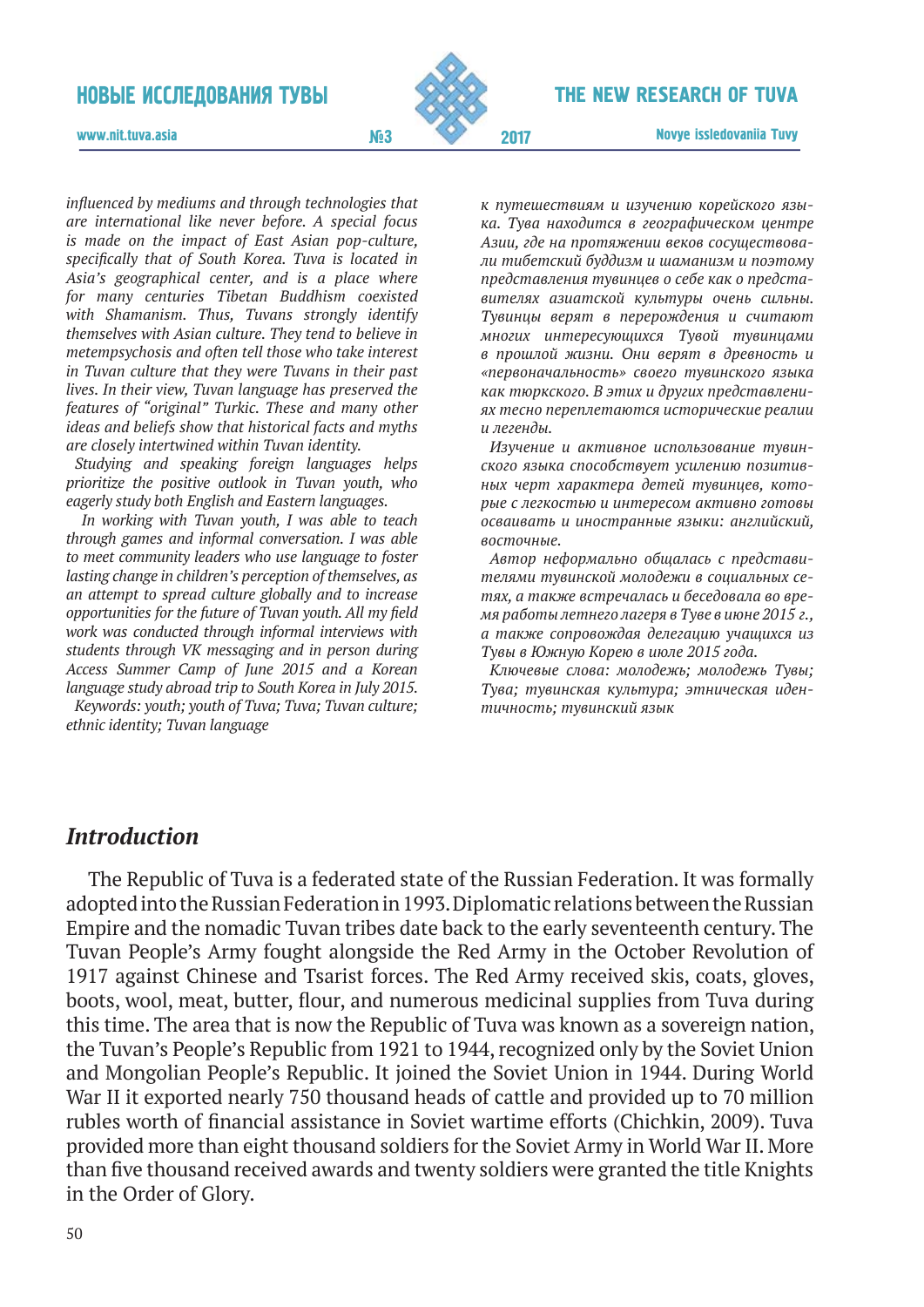

www.nit.tuva.asia №3

It did not seek independence after the fall of the Soviet Union. Tuvan-Russian relations through history have been generally received as mutually beneficial, save for a brief period of interethnic tension in the 1990's and ongoing land right disputes.

Tuvan youths' perception of self is formed from the choices they make and influences they are exposed to, as they contend with the duality of their culture. Students are proud to be Russian in nationality, and enjoy the privileges and norms typical to Russian students — access to a wide range of movies and media, a unified schooling system, involvement in sports and active participation on Vkontakte social network. Many young people are tech-savvy as well as multi-lingual, with foreign language study seen as a highlight of their schooling.

Education in a foreign language is required in all levels across the Russian education system, but is especially popular in Tuva. While English, French and German are typically offered at any Russian school or gymnasium, many Tuvan youth are also offered Mongolian, Chinese and Korean classes. They learn through direct instruction, technology, social media and travel. Most are already bilingual in Tuvan and Russian, and adding another compulsory learned language brings a key dimension to their Tuvan-Russian-Asian identity.

Despite strongly identifying as Russian, most students in Tuva do not show much interest in traveling to other parts of Russia and are more likely to go to the U. S. or South Korea. Unlike many of their western Russian counterparts in Moscow or St. Petersburg, they show a particular interest in East Asian culture and it is reflected in their language curriculum. There isn't that conflicted romanticization of the West that is commonly seen in Western Russian youth. Tuvan youth enjoy Korean television dramas, listen to famous Korean bands like Big Bang and idolize Korean stars. Tuvans actively take part in the broader Asian identity, though not without alterations on conventional approaches of what it means to be "Asian."

Much of my fieldwork has been conducted with youth in various parts of Russia. I have been an English teacher and camp counselor for students of all ages in various cities in Russia including Samara, Ufa, Ulan-Ude and Nakhodka. In Tuva, I worked as a camp counselor at an English summer camp, conducted informal interviews with youth in-person and online and also spoke to large groups of Tuvan graduate level university students and staff. I wrote curriculum for the camp and assisted in field trips with campers to local museums and to the pool. I also helped lead a cultural study abroad group of eight Tuvan high school age students in South Korea.

In order to examine youth culture, it is necessary to examine recent interpretations of Russian and East Asian culture and how they affect young people. They live in the geographical center of Asia but the inhabitants are reinventing what it means to be "Asian" in a way that is unlike their Eastern counterparts. The relationship between Tuvan youth culture, when it has been considered at all, has been described in the context of family and traditional structures – under incomplete and primitive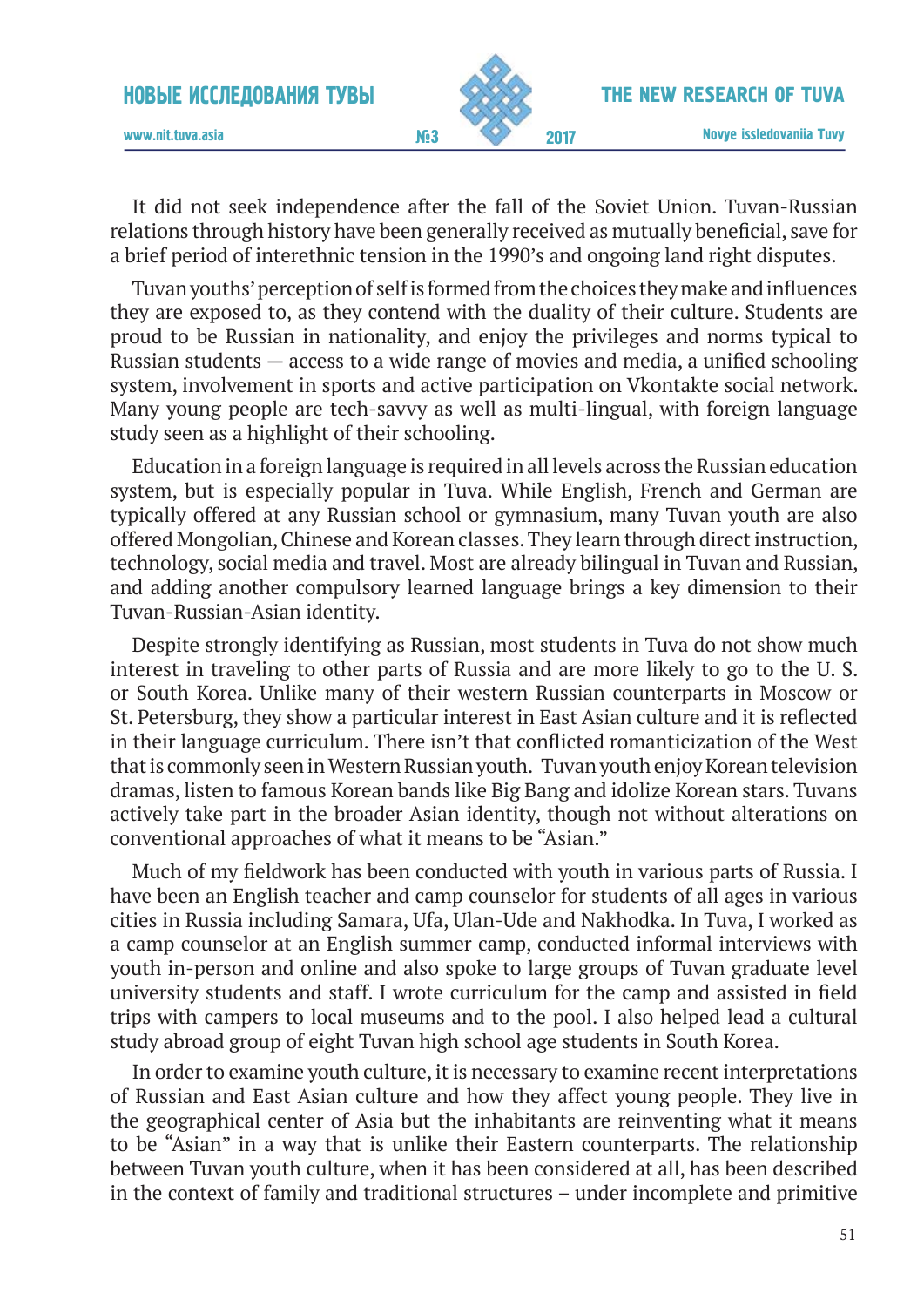

The New research of Tuva

www.nit.tuva.asia №3

Novye issledovaniia Tuvy 2017

lenses. Tuva cannot be simply defined by its provincial, rural nature that some Western academics may view it as. It is not an impoverished nation characterized by its problems as many Russian texts have defined it. It is a republic of dynamic individuals, with a robust population of multicultural youth. Tuvan youth are affected by multiple influences, not merely their nomadic past. Their multi-faceted approach to self-identifying comes from being proud Russian nationalists paired with their own take on what it means to be Asian.

In working with Tuvan youth, I was able to teach through games and informal conversation. I was able to meet community leaders who use language to foster lasting change in children's perception of themselves, as an attempt to spread culture globally and to increase opportunities for the future of Tuvan youth. All my field work was conducted through informal interviews with students through VK messaging and in person during Access Summer Camp of June 2015 and a Korean language study abroad trip to South Korea in July 2015.

## *Identity as tied to geography*

Tuvan youth speak about their republic with varying levels of pride on how remote it is. As a minority within the world's largest geographical country, they are aware of their size within their country. There are more than 143 million inhabitants in Russia and only about 313000 people in the Republic of Tuva, of whom 270000 are ethnic Tuvans. Some youth have mentioned how long a journey is simply to leave Tuva and then Russia to travel abroad, but it has not stopped them.

The most well-known method in getting to Kyzyl is by taking a daily flight (or a long-distance train, also scheduled every day) from Moscow to Abakan, the capital of a neighboring Republic, Khakassia, 242 miles (390 km) away. As Tuvans are familiar with the flight schedule, upon arrival, individuals with vans are at the airport looking for Tuvans to take back to Kyzyl. Frankly, this is done through ethnic profiling and the "feeling," which will be described later. This is the typical and usual route that Tuvans take to travel back home after spending time in Moscow. The vans are run by private contractors who make the five-hour trip from Abakan to Kyzyl along highway M54 also called the "Yenisei". The M54 passes through steppe and mountain landscape, often snow-laden. Mountains and rivers along the way have individual names, all first-hand knowledge to many Tuvans.

Kyzyl has its own airport, but is used mostly for charter flights within the republic. There are plans to renovate the airport and include flights from Moscow and even international destinations, but deadlines of the construction project have been pushed back. Overall, travel to and from the republic is long and expensive. Longterm emigration out of the republic is not common. Despite the obstacles, youth have managed to travel abroad frequently and often. Through the use of vans, city buses, planes and trains, they are mobile like never before.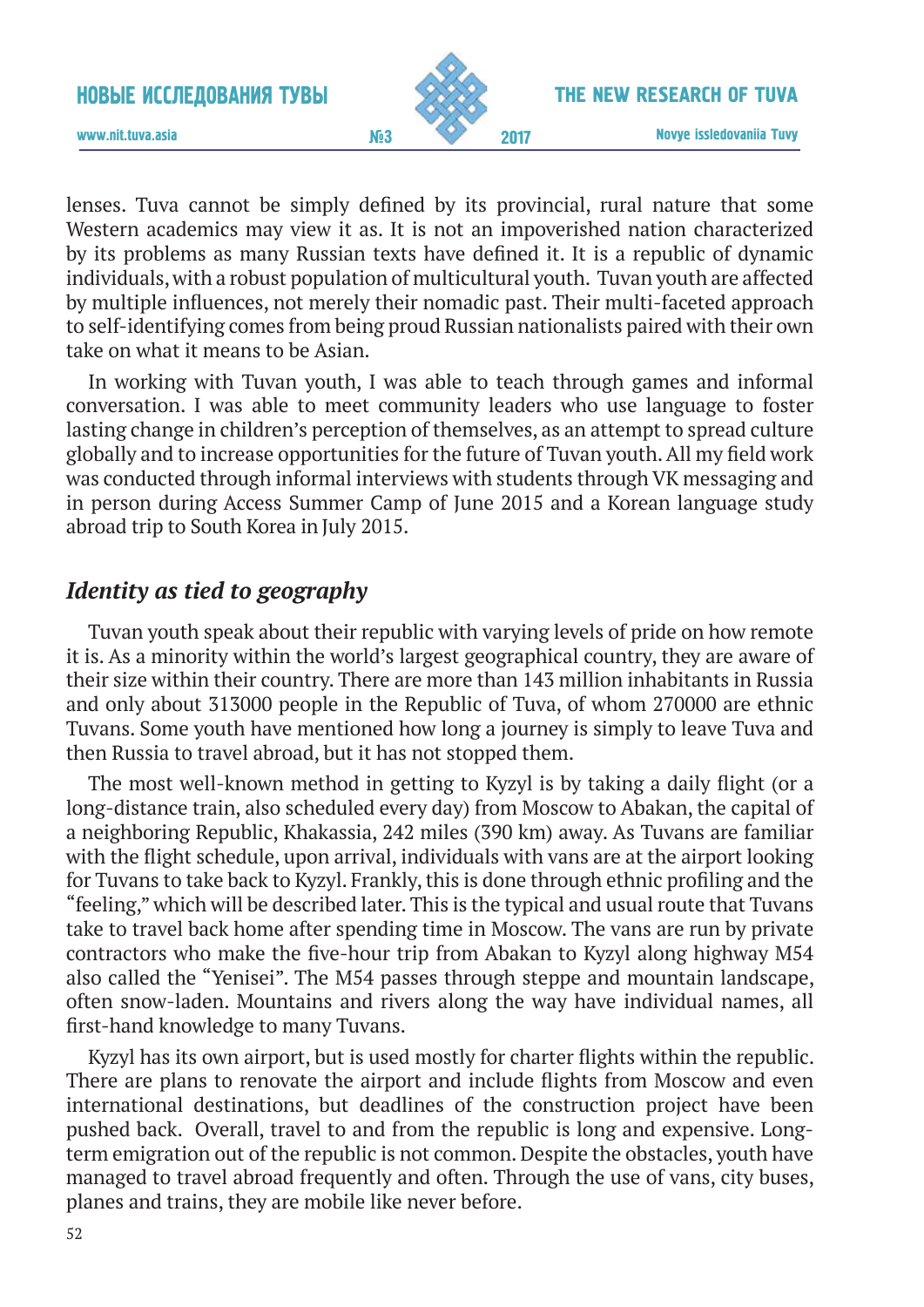

www.nit.tuva.asia №3

Inga\*, 22-year-old student in her fourth year at the Tuvan State University studying English philology, has traveled to the US and Mongolia.

*Dolaana*\*, a 10-year-old girl has traveled to Mongolia and China with her family multiple times.

*Chingis*\*, a 12-year-old boy travels frequently by car to the neighboring Republic of Buryatia, where one of his parents is from.

*Alexandra*\*, an 11-year-old girl has traveled to Kazakhstan.

Most transportation within the Russian Federation is conducted through train. The nearest railway station currently is also in Abakan. The railway lines are historical and well cited, dating back to lines that Tsar Nicholas I drew (Pittman). In 2009, President Vladimir Putin and the President of the Tuvan Republic, Sholban Valeryevich Karaool signed an agreement that they would create the Kyzyl-Kuragino line, a brand new railway that would connect Tuva with the rest of Russia via train lines. On December 2011, there was a first-spike ceremony and a monument that still stands in that very place. President Putin himself nailed the silver spike down as a symbol of progress and a completed project to come. Due to the financial and economic crisis in Russia, construction has not yet begun, to many Tuvans' relief.

Many of the young Tuvans that I've spoken to take pride in being located in a remote region of Russia and do not want there to be a railway running through Kyzyl because they believe it would bring an influx of Muslim workers. Despite linguistic similarities, Tuvans have a negative attitude towards Central Asian cultures that practice Islam. This is affiliated with Russian nationalism and could be an idea that children have due to hearing their parents talk about it. Much of Russian military efforts have been concentrated in the Muslim republics of Chechnya and Dagestan and more recently, in Syria and against the Islamic State. Tuvan anti-Islam sentiment may also be linked to the republic's aggressive attempts at Buddhist revival being conducted by the Republic's leaders.

*Olchei*\*, an 11-year-old girl warned me to stay away from the market, where there are migrant workers. She offered to send her dad to accompany me. While the market was nothing of what they made it seem like, the resentment is clear.

*Diana*\*, a 7-year-old girl was asked if she had any friends who are Muslim, she said no, only Buddhist and Russian Orthodox.

*Mergen*\*, 22-year-old university graduate shared that he has heard that there are kidnappings of Tuvan women to be brides of ISIS.

Youth in Kyzyl carry this weariness and fear in conjunction with their Russian nationalism. While anti-Muslim sentiment not an aspect of their culture historically, their Eastern Asian influenced ideas and myths about self may provide a more thorough explanation.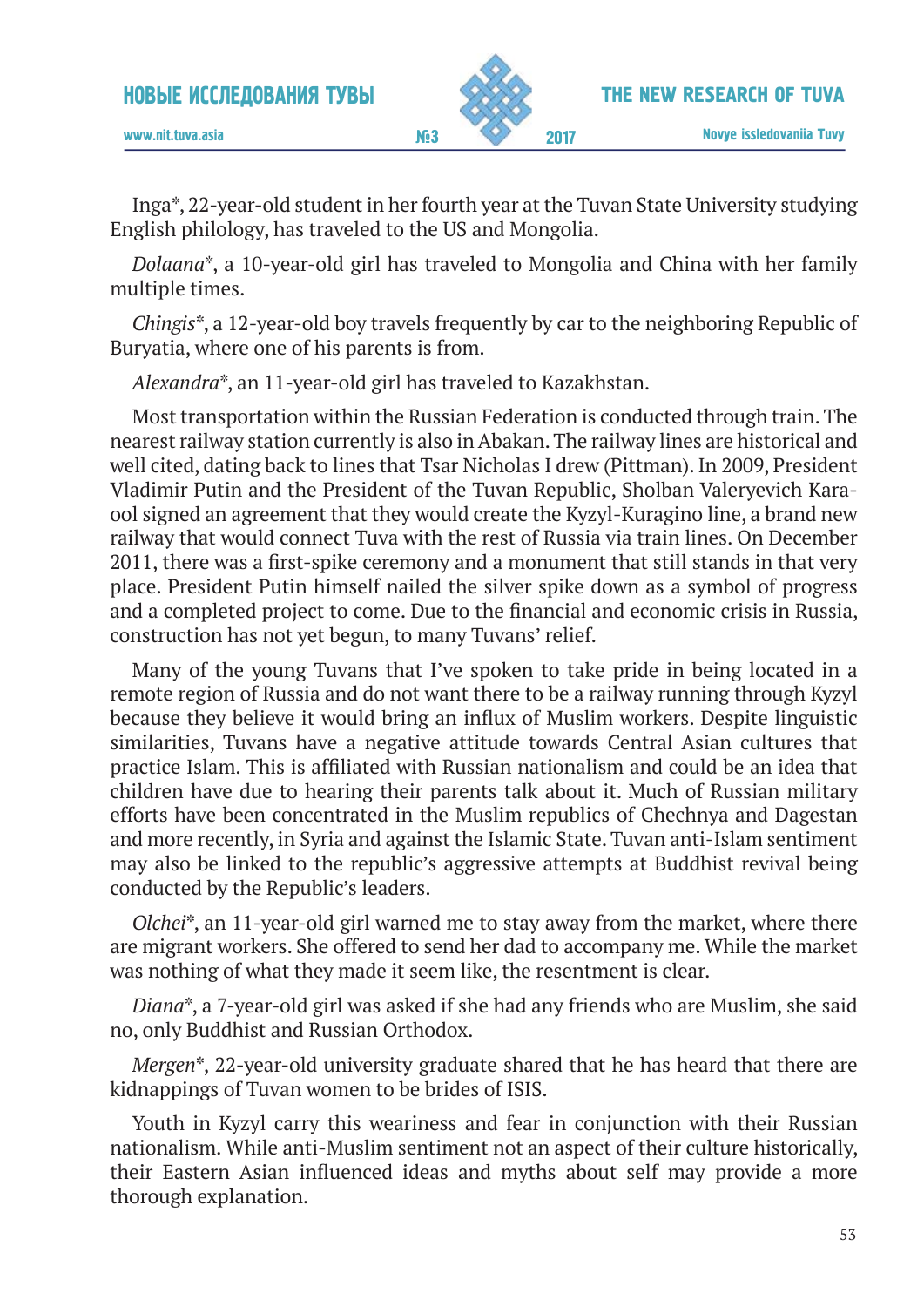

The New research of Tuva

www.nit.tuva.asia №3

# *Identity through the lens of Russian Pride*

Tuvans go through school learning both about their own ethnic history and Russian history. Like any other student in the country, they can name the presidents, important figures and dates from the Soviet Union and know about the czars. Tuvans celebrate Russian holidays along with Buddhist holidays. They celebrate New Year's, Victory Day and Russia Day. During Russia Day, which is June 12, all the children in my camp wore Russian flag colors and painted a Russian flag on their face with a themed costume chalk.

Victory Day is celebrated May 9 and is just as important in Tuva as it is to the rest of Russia. Many Tuvan men served in the army, at what seems like a larger percentage than that of other regions. In the Tuvan State National Museum, there is an entire room dedicated to WWII Tuvan volunteers, who chose to join the army of an allied state (the Soviet Union, which Tuva was not a part of until 1944) in its fight against fascism, also showcasing Tuvans that were later involved in special missions. Some Tuvan youth that I have spoken with shared that within the army; they often encounter Russians who have never heard of their nationality. They take pride in educating fellow soldiers about their republic and culture. They also have the reputation of being the most aggressive fighters. It is said that Tuvans get riled up easily and enjoy brawls. This is a stereotype held by Russians about Tuvans and the many that I spoke to do not deny it. Lastly, many of the veterans I have spoken to say that within the army, they find brethren with other Asiatic recruits, who are Buryat or Kalmyk. Tuvans were stationed in Chechnya and Dagestan when the Russian army conducted security and peacekeeping missions there.

All the children that I spoke to highly regarded President Putin, widely praising him for being a good leader. When asked about nostalgia for being a sovereign nation, nobody I spoke to wished Tuva to be independent of Russia. Such ideas may be held by older Tuvans. In 2014, President Putin visited Tuva and this visit is still widely and fondly spoken about by Tuvan youth. He came to discuss the plans for the new railway and while in Kyzyl, he attended a Greco-Roman wrestling festival, visited Aldyn-Bulak, the Tuvan tourism-complex, and celebrated the centenary of unification of Tuva and Russia. The hotel room which he stayed, which is a new-age yurt complete with showers and a king-sized bed is open for visitors to explore and see what luxurious accommodations President Putin stayed in while in Kyzyl.

During the centenary celebration, President Putin had kind words for the Tuvan people, which all the youth I've interviewed are proud of and remember fondly:

*Here are some amazing, kind-hearted people, talented people. We will never forget Tuva's contribution in the victory over fascism in the Great Patriotic War. And, of course, we will always remember those who have revived our country and your republic after the war years. Tuva is a wonderful region, with amazing, wonderful, unique natural wonders.*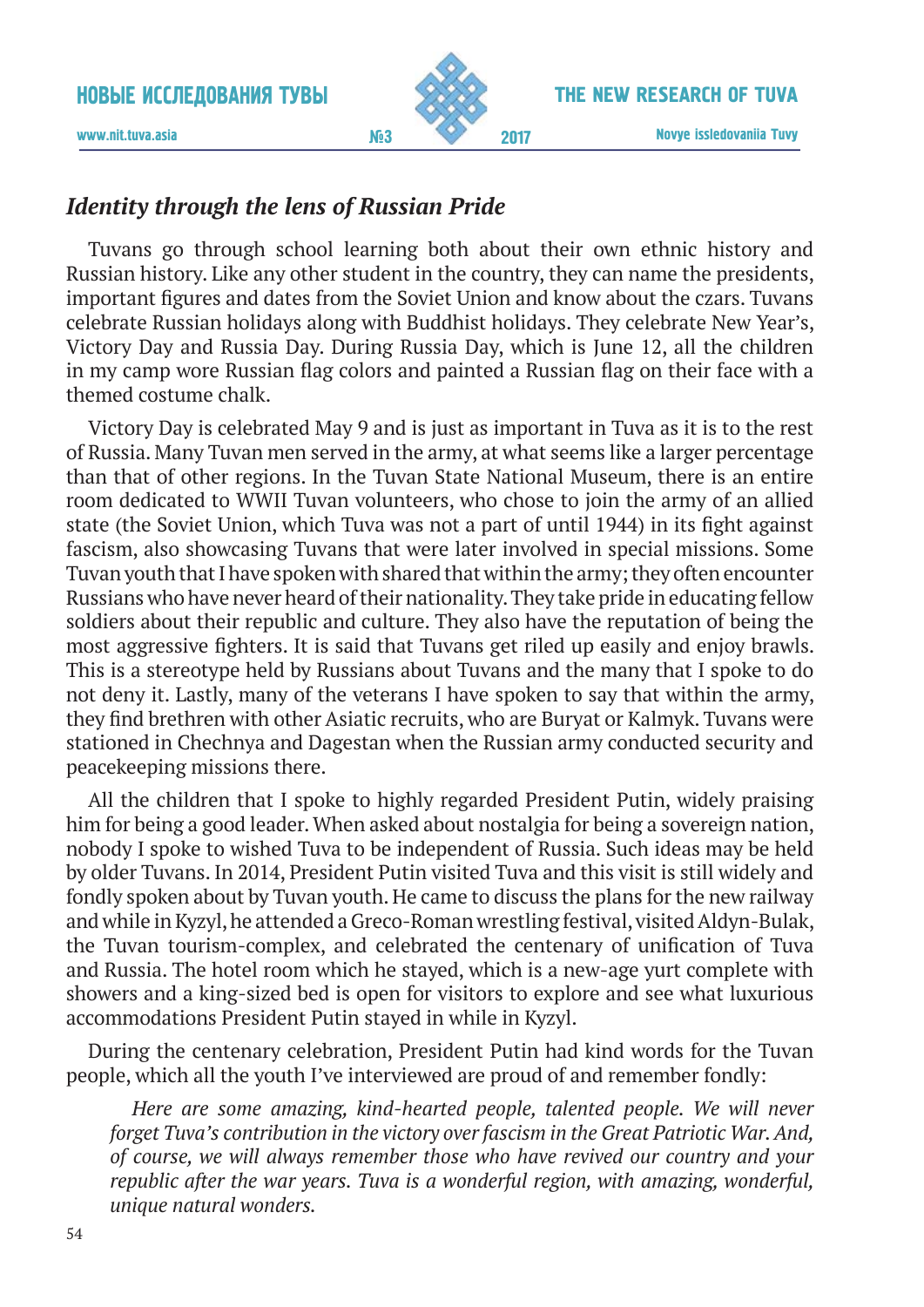

Novye issledovaniia Tuvy 2017

www.nit.tuva.asia №3

Another source of pride for Tuvan youth is that Russia's Minister of Defense is Tuvan. Sergey Kuzhugetovich Shoygu has been minister since 2012, serving as Minister of Emergency Situations prior. Shoygu served as Military General and also is the current president of the International Sport Federation of Firefighters and Rescuers. Shoygu's father is Tuvan and his mother is Russian – all youth that I've met were quick to tell me this fact. Youth have also reported to me that he does not speak Tuvan. However, coupled with the overall general admiration of the Russian government and reverence for anyone who is from the small republic, he is highly regarded by young Tuvans. Photos of him, along with other portraits of young Tuvans were displayed in the Tuvan Cultural Center in 2015, at the Monument of the Center of Asia. The exhibit was named "I am Tuvan," aimed at showcasing Tuvans in different occupations. Photos of Shoygu alongside Putin are in almost every schoolroom and school bus. The practice of idolizing portraits of President Vladimir Putin is seen in virtually every classroom across Russia but in Tuva, they have added a portrait of Shoygu at every shrine. Politics and policy are new careers Tuvan children can look forward to. Shoygu's role in the rise of the Russian military presence internationally is a positive role model children can admire.

Tuvans have also achieved fame throughout Russia for supplying many of its Olympic athletes. They also place highly in contact sports all around the world, continually upping the Olympic medal count for Russia. As President Putin is a known avid Judo fan, Judokas are treated with respect both in and outside of the Republic of Tuva. The first Tuvan wrestler in the Olympic games with Chechen-ool Mongush in the 1996 Оlympics in Atlanta. The second Tuvan wrestler was Loris Oorzhak at the 2004 Olympic games in Greece (Chambal-ool, 2016) and since then, the Russian Olympic wrestling and judo team usually contains a few athletes from Tuva. The 2016 Russian champions of Judo included five young Tuvans (Tuvinskie sportsmeny … , 2016). Many young Tuvan athletes attend university in Novosibirsk or Krasnoyarsk where they can concentrate full-time in contact sports. Wrestling, boxing and judo are popular pastimes in Tuva, all with striking similarities to their traditional sport, Huresh. Huresh is an inseparable part from Tuvan family, national and religious holidays.

In interacting with youth at the camps in Kyzyl that I worked at, every student knew a boxer, wrestler or Judoka personally. Many have family members who are professional athletes who train full-time. Unlike the average general Russian population, the youth of Kyzyl was saturated in contact sports. Sports are tied in ancient traditions that came with a nomadic lifestyle. Tuva's well-deserved prestige in world rankings and in the Olympics elevates their positive feelings about living in Russia. In Tuva, sports are not only for entertainment – they are an expression of culture. Economically and through positive media, they support the small but proud nation of Tuva. Young Tuvans are making a profound contribution to modern-day Russia.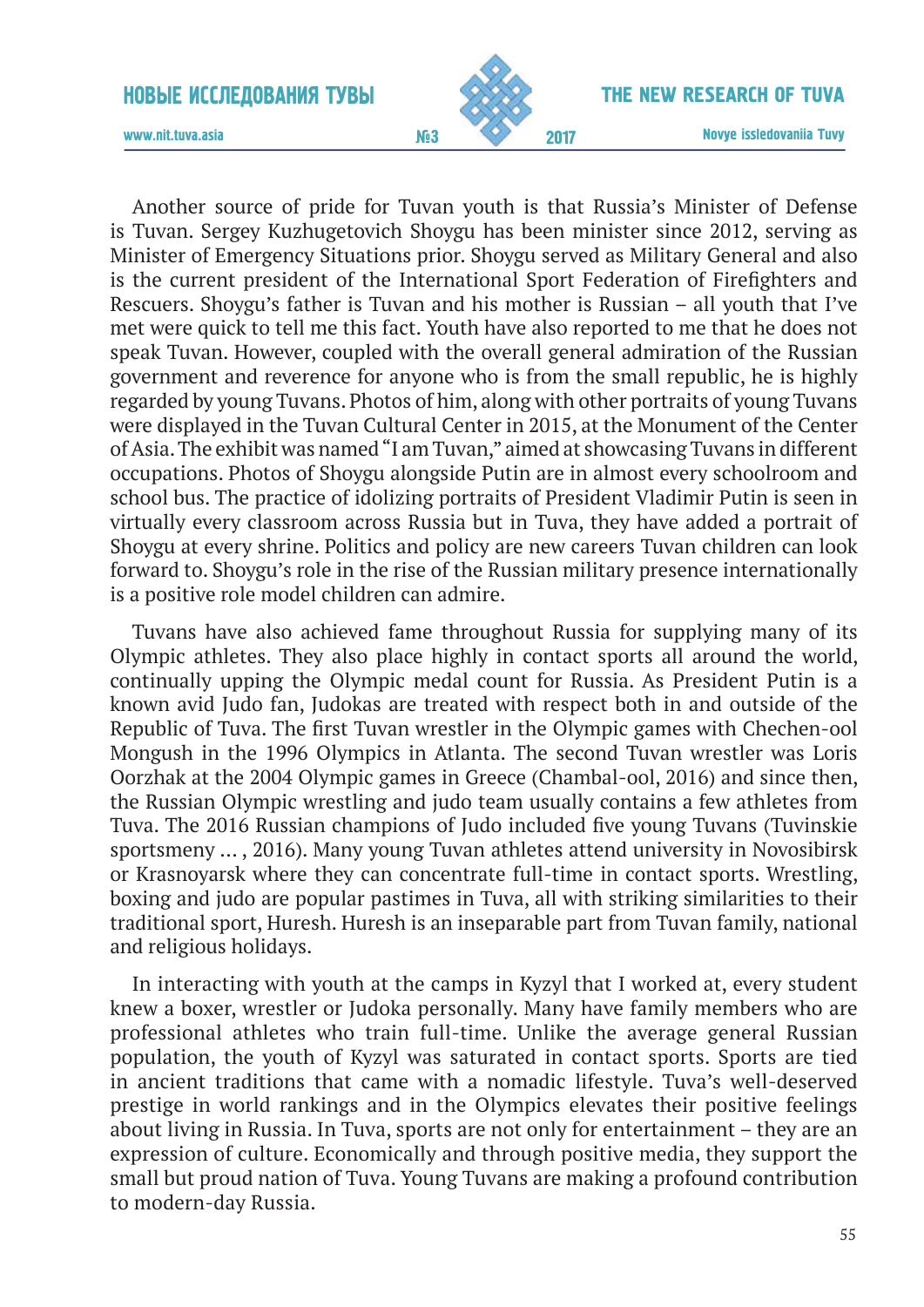

www.nit.tuva.asia №3

# *Identity through their ideas about language*

In reference to Minister of Defense Sergey Shoygu, many of the youth that I interacted with knew his name immediately and were also quick to inform me that he didn't speak Tuvan. While simply a fact about someone who is of celebrity status, it reveals much about Tuvan youth perception of themselves and others. Tuvan youth undergo much of the same transformations that youth who are speakers of minority languages are experiencing. In Kyzyl, the capital of Tuva, all schooling and administrative tasks are conducted in Russian. The national curriculum is written in Russian. Also, when Tuvan youth seek entertainment, they only have access to Russian language films and books. Very few books and movies are written in Tuvan. There is only one Tuvan language news channel available. Children from Tuvan speaking families must learn Russian, the language of the dominant society in order to take full advantage of the entertainment, lifestyle and education opportunities offered by the society.

Tuvan communities are no stranger to linguistic diversity. Many Tuvans intermarry, and their spouses can be, for instance, Mongolian, Kazakh, Kyrgyz, Altai, Sakha, Kalmyk or Buryat. These are other Central Asian cultures and languages that have affected modern Tuvan culture. All of these are reported to be languages of the tribes of Genghis Khan. Many of the students that I worked with were also of mixed Russian and Tuvan heritage.

*Mandukhay*\*, a 7-year-old girl's dad is Mongolian. Mandukhay says that her name is a Mongolian word. She understands Mongolian, does not like speaking Tuvan and speaks Russian in daily life.

*Timur*\*, a 14-year-old boy, is part Russian and part Tuvan. He only speaks Tuvan, does not like to answer teachers in Russian.

*Ayran*\*, a 13-year-old boy speaks Russian and Tuvan. He says that it's funny when he brings his Russian friends home because his parents speak only Tuvan.

In interacting with Tuvan youth by speaking only Russian and English, there were few overarching ideas that they shared. One was that the diversity in preference was so varied that no definitive statements can be made about youth preference. Young students, such as 7-year-old Mandukhay\*, were ashamed of speaking Tuvan and adamant about speaking Russian. She even scolded her parents at time for having accents when speaking Russian. However, there were numerous students that I met that spoke solely in Tuvan, took teachers' orders in Russian, but never responding in Russian. Some students were fluent in Russian, Tuvan and English and switched freely between the three.

In the study abroad trip when I accompanied eight Tuvan high school students to a university in South Korea, communication between the students and three administrators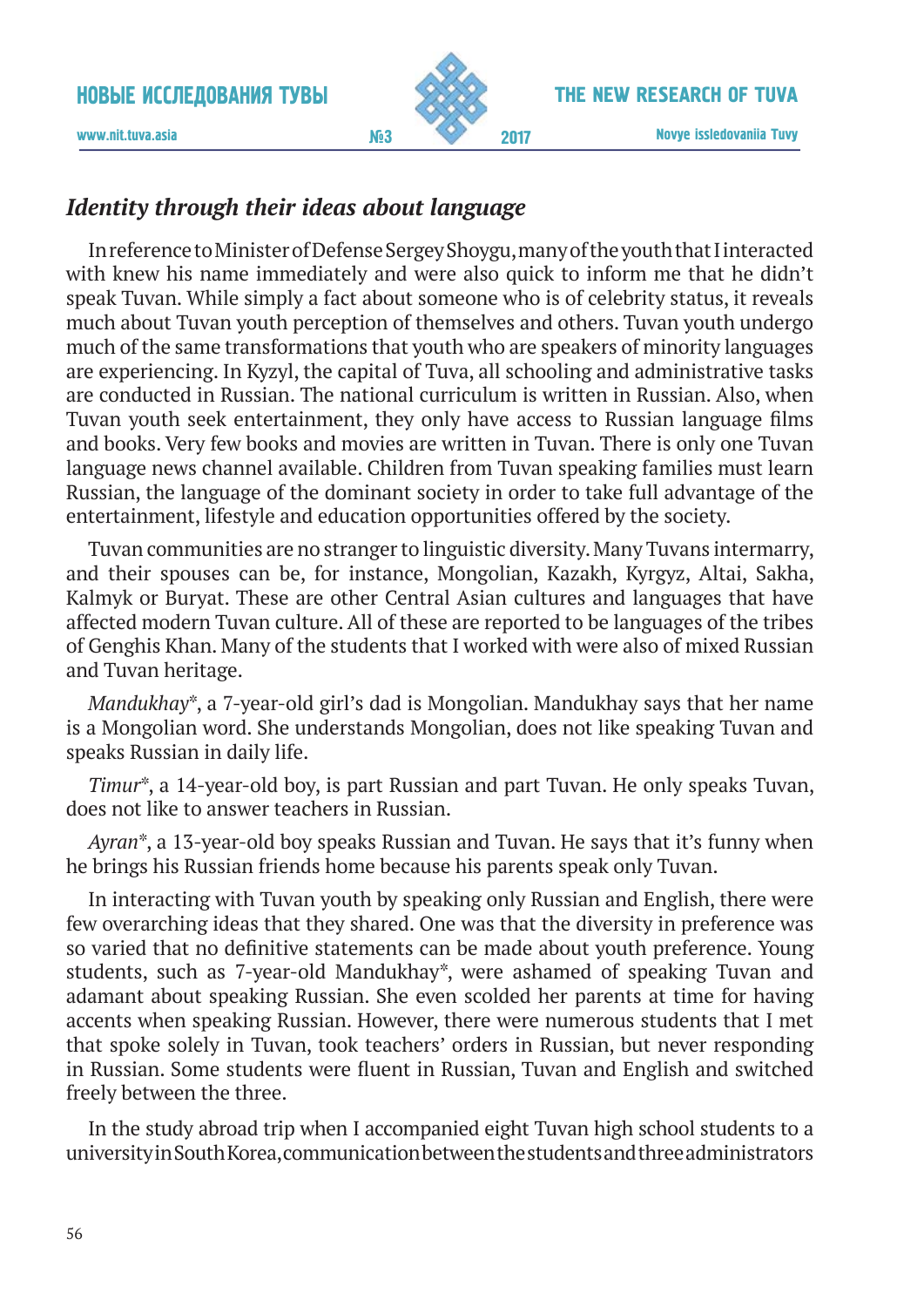

www.nit.tuva.asia №3

and chaperones were in two languages — Russian and Tuvan. Despite the all-Russian schooling, youth can bypass the linguistic norms and interact however they wish.

An aspect of schooling that contributes to the widespread Tuvan speaking that I observed is that there is no strict "Russian Only" rule being enforced in schools. Schoolteachers come from both ethnic Russian and Tuvan backgrounds, as are the classrooms a mixing pot of Tuvan and other culture representation. Frequently, I saw ethnic Russians speaking Tuvan to the delight of their friends, showing that they picked up words and phrases by simply living their entire lives in the Republic. Russians have been living in the area since the 1800s, first as gold miners.

Tuvan is in the Turkic language family and is mutually intelligible with Kazakh, Turkish, Turkmen and other Turkic languages that might be heard around the republic. This makes travel between other Eurasian states possible. Despite that mutual intelligibility, most young Tuvans still prefer traveling to East Asia. South Korea is the number one destination for travel. Local schoolteacher Sholban\* has started an afterschool Korean academy, aimed at preparing students for a summer cross-cultural exchange with Inje University in Gimhae, South Korea. The program is successful, with increases in program participation every year. Korean language summer camps are held at two different institutions for school children in Kyzyl.

In an interview with 29-year-old Sholban\*, who last year hosted eight high school students in a two-week long trip to South Korea, he talked about how studying Korean is pathway for Tuvan success abroad. Sholban\* is also a Tuvan historian, speaks multiple Turkic languages and works in Tuvan language archives when not teaching Korean. He says that he is glad that Tuvan youth are interested in Eastern cultures, not only Western ones, despite the oversaturation of Western influences in modern culture. He is aware that South Korea is a leader in technological innovation, medicine and pop culture and wishes for his students to learn from them and hopefully bring new ideas back to the republic. He also looks to his students to spread Tuvan culture to foreigners – about the cuisine, throat singing, sports and history. Despite his tireless work in archiving ancient Tuvan language, he understands that learning Korean is part of a bigger picture in revitalizing Tuva. He does not think that learning Korean diminishes interest in learning Tuvan.

Bilingual and trilingual development outcomes in Tuvan youth can be overall positive, supportive of academic endeavors. They promote travel, language exchange and a positive outlook about life in the republic. With more options come more programing for youth, and hope for a promising future. Despite all the multilingual learning I observed while teaching and conducting fieldwork in Kyzyl, Tuvan is an example of a well-maintained language seeking for recognition, thriving among more-widely spoken languages.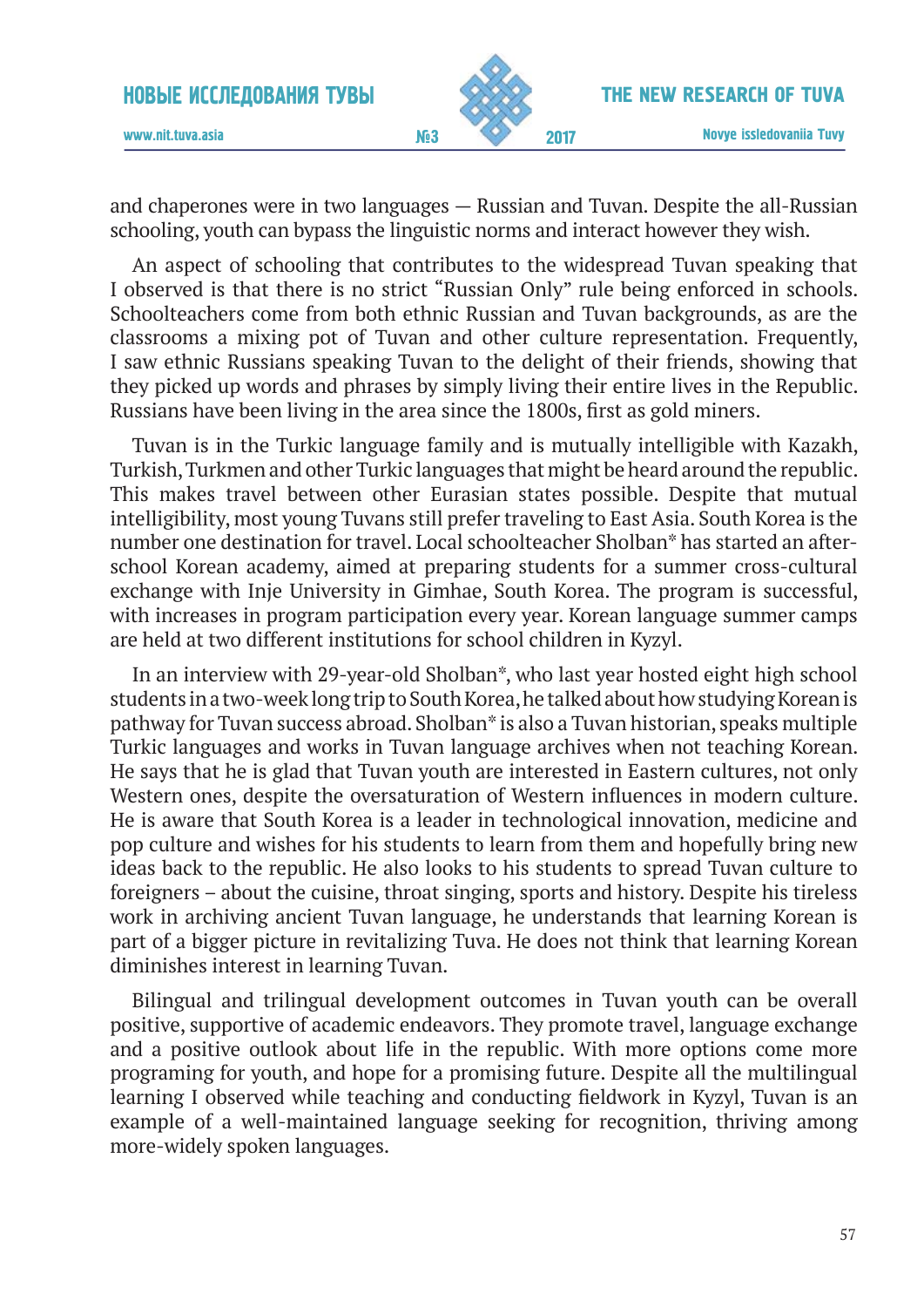

www.nit.tuva.asia №3

# *Tuvan youth abroad*

The Republic of Tuva is one of Russia's poorest regions. Youth in other parts of Russia informed me of this when they found out I was going to work at a camp in Kyzyl. In terms of GDP, Tuva was ranked at #79 out of 85 total regions, barely ahead of war-torn Republic of Ingushetia and Chechnya in 2015 (Valovyi regional'nyi product … , online). However, Tuvan families rank #37 in Russia out of 85 total regions in terms of money left after minimum expenses. In 2016, it was reported that households with one child had an average of 16,706 rubles of spending money per month after minimum expenses (Bogatye i bednye sem'i … , 2016). While this is only a fourth of what Muscovites have at the end of the month in spending money, life for Tuvan youth does not imply poverty.

Even so, the money they have left for spending after monthly minimal expenses is far greater than republics with similar GDP, both higher and lower. The Republic of Kalmykia and Karachay-Cherkessia have a higher GDP but much less spending money after minimal expenses. This could be due to a multitude of reasons including a lower cost of living in Tuva, higher wages or less wage inequality.

It could also explain why Tuvans are so mobile. The youth I was able to speak with in Tuva were exposed to many resources, many of which they were confidently going forth and pursuing. Yulia\*, a 40-year-old university lecturer who was the coordinator of the camp I taught at had received continuing education courses in the US. She received grant money from the US Department of State to hold these English camps and also received formal training and instructional materials from ESL teachers in Virginia, USA. She is working on grant proposals to bring her students for short trips to the US to further their English studies as well. Ayana\*, her 22-year-old student and assistant at the camp, just spent a few months promoting Tuvan culture in Ohio, in a US Department of State multi-cultural exchange project.

Tuvan students may also be more likely to travel abroad than within Russia because they may think that in order for their culture to be spread and persevere, it must be known worldwide. Sean, a father, musician and resident of Tuva, came on a 2003 Fulbright grant to study Tuvan throat-singing. He has since then started a family and become a community leader. He now spends most of the year touring the world with his band, Alash Ensemble, as a translator, giving talks and raising awareness for throat singing. He has spoken about the cultural appropriation that is happening — that throat singing has been misattributed as Mongolian in origin, not Tuvan. He actively combats that by touring with Alash Ensemble and promoting Tuvan culture wherever he can. He has five kids, all school age, who have traveled with him and the band.

Sean's five children are testament of how mobile and linguistically diverse youth in Tuva can be.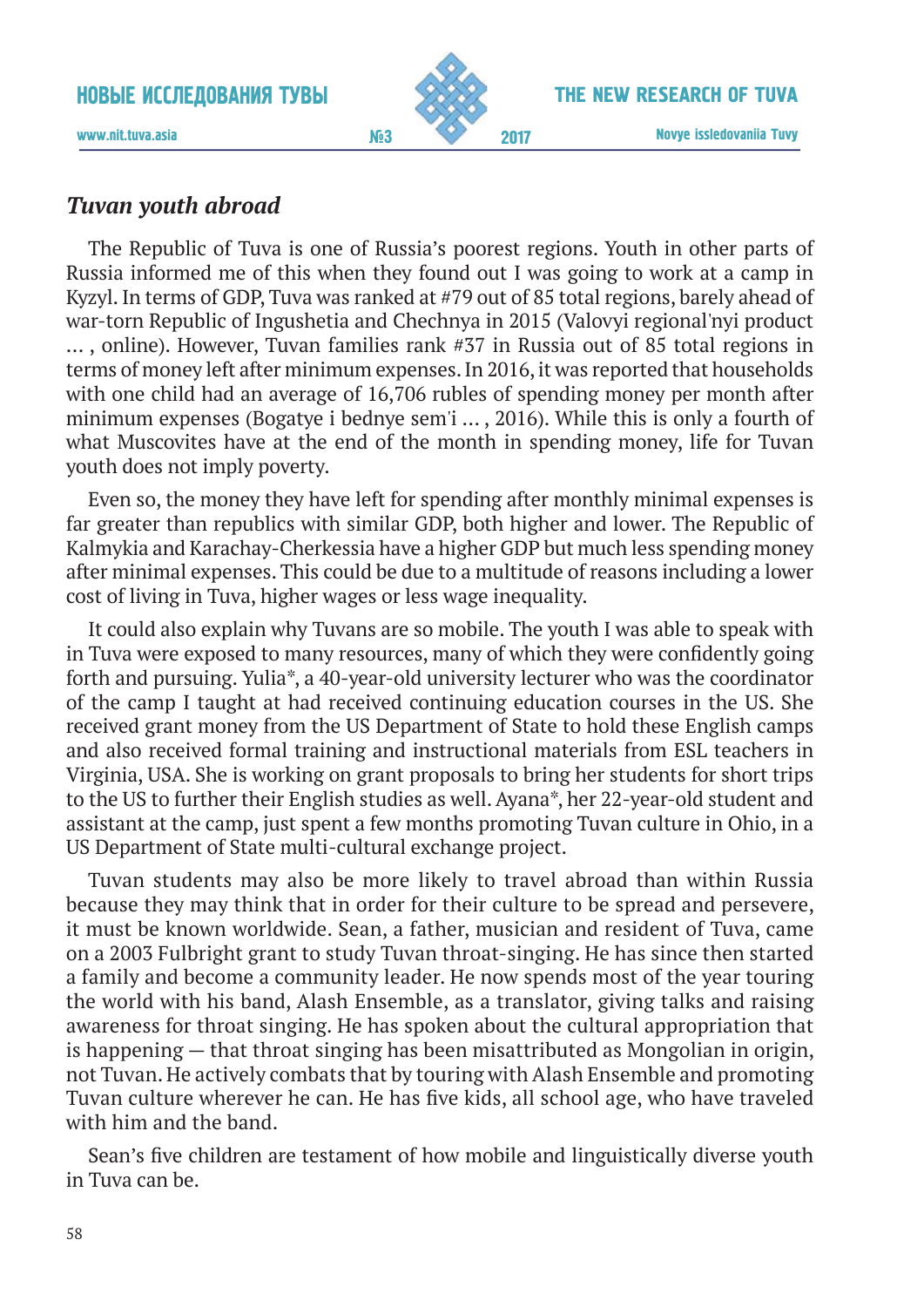

Novye issledovaniia Tuvy 2017

www.nit.tuva.asia №3

*Once, my family, as we are dual nationals, lived in the US for nine months. Shoncholay and Chochagay went to kindergarten – and at first they were silent, but then after a month were absolutely fluent speaking English. They got their language practice simply by playing with friends. I used to only speak English to my children and my wife would speak Tuvan. But now, we've changed. We thought they would get confused by being exposed to too many different languages, but that's not the case. Our older kids speak Tuvan, English and Russian. Shoncholay, my oldest at 8-yearsold — is now teaching me Spanish.*

### *Tuvan beliefs about self*

In every experience working with a student, I heard spiritual explanations of life and relationships from children. As an accepted foreigner in Tuva, I was constantly told that I must have been Tuvan in a past life. Lots of assumptions followed this, including that only a special kind of people can take the long journey into Tuva, so therefore I may feel a spiritual connection to the land. Or that since I was there, it was destiny and therefore I must have been Tuvan in the past life. Or that I give off a "feeling" of Tuvan-ness. Older Tuvans were more likely to make such assumptions, but revenant language was not unusual from young Tuvans as well. 8-year-old Nastya\* from the camp asked me on numerous occasions if I was sure that I wasn't Tuvan. Children enjoyed discussing, that if I wasn't Tuvan, then what was I? In interacting with Sean, the musician who is referenced in an earlier section, he was constantly told by Tuvans, young and old alike that he must have been Tuvan in the past life. Such comments as these are Tuvans' explanation of friendship and connections with people outside their ethnicity. Tuvans are unique in that when they come across a positive relationship with someone outside of their ethnicity, they use that as an explanation to why they like that person so much. This may also characterize their view on positive friendships overall, that friends are only to be made with people within the group and should they occur when conducting relations with individuals outside of their group, that they may somehow be spiritually linked. Perhaps, Tuvan view on friendship and relations with trusted outsiders is seen with such honor that only divine explanations suffice. Humorously, this sentiment is also expressed online, through social media. On Vkontakte, in a news article about Sean, Vkontakte user Inga wrote "he was Tuvan in the past life, ONE HUNDRED PERCENT."

Throughout all of Tuva, there are both Tibetan Buddhist and Shamanistic relics. On the side of roads, there are colorful shrines. At every holy water site within the Republic, relics of both beliefs are present. The presence of overarching spiritual belief is everywhere, part of the landscape that children play, interact learn and live on.

The tribes of Tuva have always practiced some form of paganism, but they first came in contact with Buddhism in the ninth century when they were under the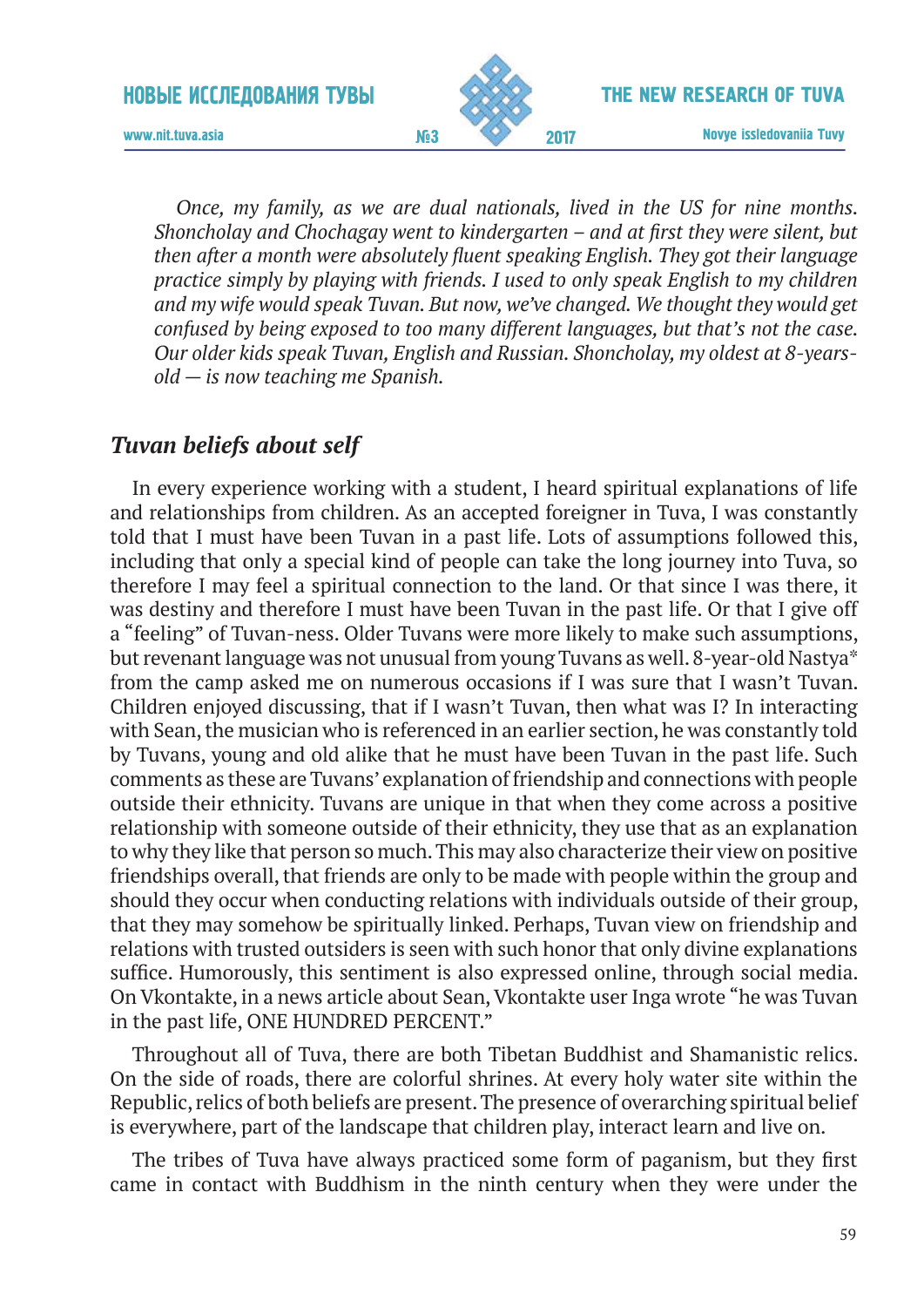

The New research of Tuva

www.nit.tuva.asia №3

Uygur Khanate and again when they became part of the China's Qing dynasty in the nineteenth century. In the Soviet period, both were repressed, but not without clever attempts to hide them in more remote parts of the republic, away from the authorities. Nowadays, the beliefs are so interconnected; Tuvans cannot practice one without practicing the other. Both are accessible to all and don't compete for dominance in the mainstream. Special healing events in Tuva invite both lamas and shamans to give a blessing. Lamas approach shamans with requests to drive evil spirits out of their yurts. Shamans are continually invited to Buddhist temples to make sacrifices. Both medicines are used by Tuvan interchangeably (Mongush, 2014).

*Ayana*\*, the 22-year-old student who was mentioned in previous sections, said her family got both advice from a Buddhist monk and from a shaman prior to the birth of her baby. She said it was normal and both sources are seen with equal amounts of credibility and prestige.

Another recurring narrative I heard from Tuvan youth was that long ago, all Tuvans were giant blonde-haired, radiant creatures of the sun. I was unable to find any articles about this topic to support the statements the children made. Three different children in my time working at the camp told me this. This may have to do with the almost 9,300 decorative gold pieces of Scythian Gold that was found in Tuva, some permanently on display at the Tuvan State Museum (Gertcyk, 2016). A Scythian burial mound for important leaders and warriors, called a kurgan, was unearthed not far from Kyzyl. Scythians were a large group of Iranian Eurasian nomads with a recurring cult belief that they were magical beings. Children's narratives about these ancient people are filled with golden light imagery and powerful, god-like strength. They may be confusing the two origin stories or perhaps projecting themselves onto the Scythian myths. In Kyzyl, Tuvans with blonde hair are visible, but are not common.

*Lera*\*, a 17-year-old girl used that explanation to why there were blonde-haired Tuvans.

*Orlana*\*, a 17-year-old girl expressed that she wished that she had blonde hair like the few that she knows have.

It's unclear if this is a Eurocentric view or simply an extension for Tuvan's spiritualleaning explanation of self. Tuvans are indeed connected to the royal Scythian lineage, but there is no explanation for the ethereal perception of the Scythians (Abaev, 2012). It may be as aspect of the folktales that have been passed down, with little or no written record.

An unrelated explanation that I came across was that every Tuvan is one of "Genghis Khan's children." This I heard more frequently than the myth about golden hair. Much research in genealogy has been conducted about this topic, confirming that Tuvans are connected to the royal Scythian lineage through intermarriage, but can more directly be linked to Genghis Khan. Some sources cite specifically that Tuvans talk about being the "brave injured soldiers of Genghis Khan." They believed that once the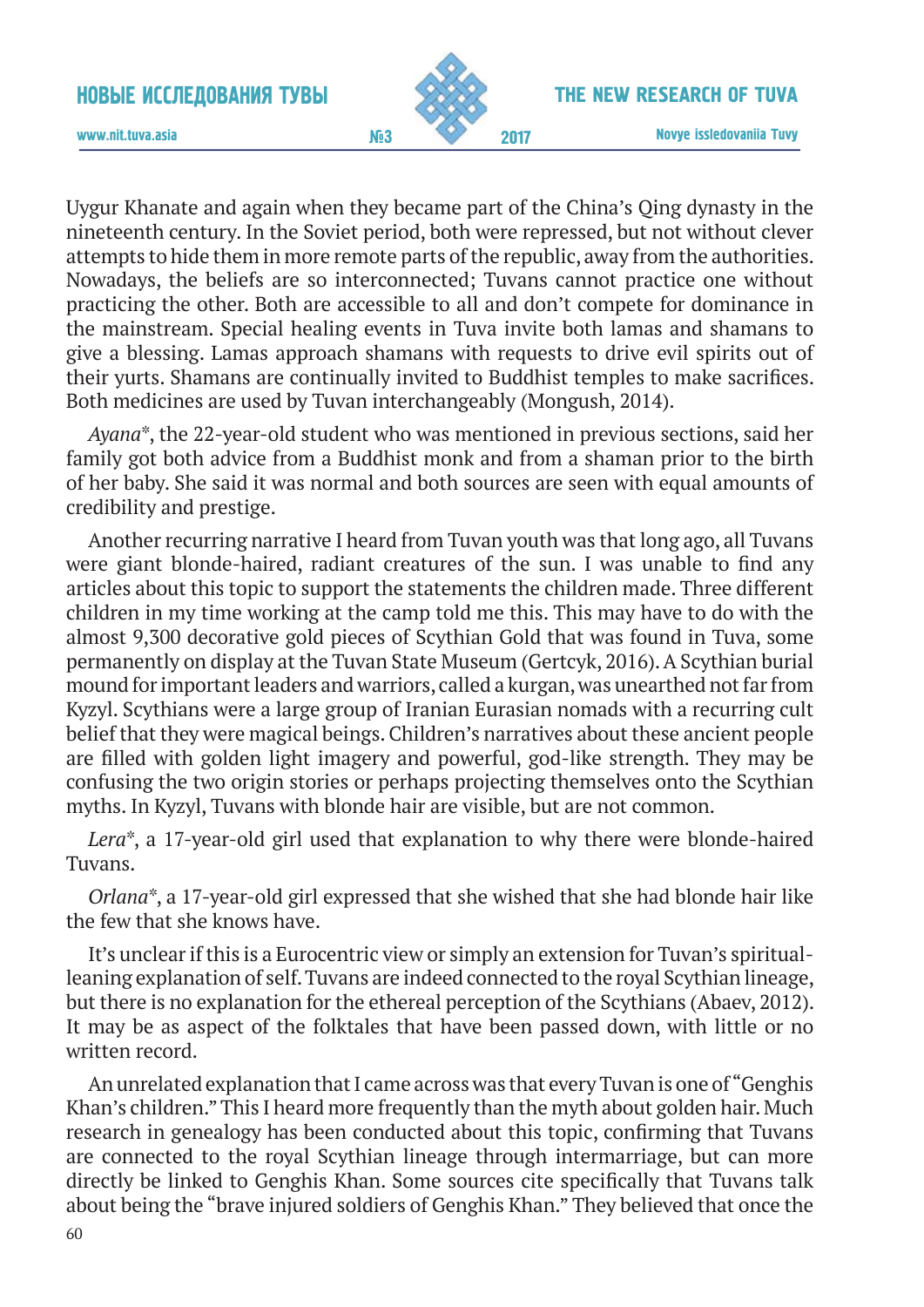

injured soldiers recovered, they were amazed by the beauty of the Tuvan landscape and never left (Sarangerel, 2014). It reveals how Tuvan youth feel empowered by this decorated past. It also shows that modern youth identity is interwoven with stories of legendary grandeur. The children of Tuva are unique in that they cannot contemplate who they are without a backdrop of fantasy and otherworldly strength.

An added element of pride is that the earliest records of modern day Turkic language was found near Tuva. The Orkhon alphabet, also known as Old Turkic inscriptions were found not far from Kyzyl. Because of this, many Tuvans believe that they are speaking the purest form of modern day Turkish.

*Chingis*\*, a 19-year-old boy shared that it is well known that Tuvan is closer to the "original" Turkish language. He wonders why not more Central Asians speak Tuvan.

The unearthing of ancient Orkhon inscriptions in Tuva isn't direct proof that modern day Tuvan is the "purest" form of all Turkic languages, rather, that it reveals an old migratory pattern. Nevertheless, this ties in with many ideals that Tuvan youth share that are previously mentioned in the article. One is that they have a transcendental view of their collective past and history. It may also explain the anti-Muslim sentiment as mostly Muslims speak the other modern day Turkic languages. Tuvans may believe that since their language is closer to the original, that they have an enlightened sense of self. Coupled with the fact that Tuvans believe other non-Tuvans could have been Tuvan in the past life, this assigning of privilege when it comes to individuals that they take a liking to, can show that they can also project their own feelings of greatness, or in some cases, inferiority upon others.

The unearthing of the Scythian treasures happened in 2009, within young people's lifetimes and collective memory. The Orkhon inscriptions were unearthed in the early 1900s but new research is still being done worldwide by Turkic language researchers on those very manuscripts. I am certainly not the only foreigner Tuvan children have met who had come to do research on their language or culture. Modern day Tuvans and the language they speak are continually being researched for archival and linguistic purposes. Tuvan youth may feel as if they are living history. This could explain their reverence for tradition. Even so, the youth that I encountered were mobile and technologically advanced. They are surrounded by opportunities to grow and advance themselves.

### *Educational opportunities available to Tuvan Youth*

The students that I met during my time in Tuva were unforgettable. Never before had I worked with a group that had such limited behavior problems. In a formal classroom setting and during play, they were always helping one another. I rarely saw a child feel isolated. Unlike the youth that I worked with in other parts of Russia, they sat on one another's laps on the bus and dutifully and happily performed lunchtime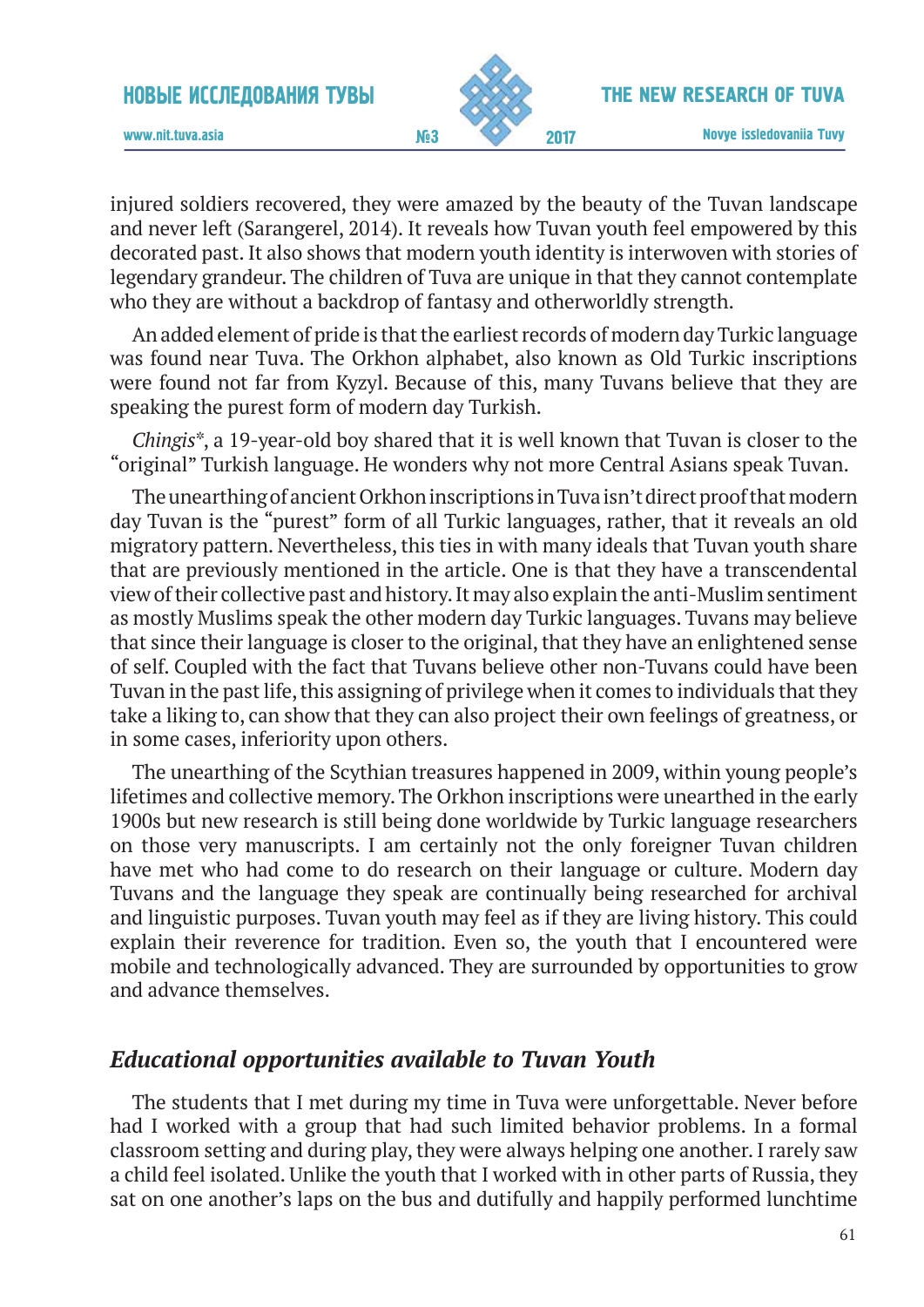

#### The New research of Tuva

www.nit.tuva.asia №3

and cleanup duties. It was extremely common to see groups of children all drinking from the same water bottle. Their ideas of self were expressed in how they interacted, too. They were respectful and a classroom management anomaly.

The camp that I worked at was known as Access English Camp. These camps are conducted in over 20 cities all over Russia, three of which I was able to work. Access is an ongoing project of the American organization PH International, as a microscholarship program. Access meets for two weeks in the summer, followed by yearlong study. It empowers economically disadvantaged youth with scholarships to make the study of English as accessible as possible. During the year, there are weekly to monthly meetings with a coordinator for small-group English lessons. The coordinator from each of these sites had to apply for funding from PH International and the US Department of State to hold these camps. They meet frequently throughout Russia and abroad to collaborate with English Language Officers in the US Embassy in Moscow. The children that are "alumni" of the camp are offered many opportunities for education, jobs and leadership summits. Other students who are not receiving the scholarship are present at the summer camps, though may have to pay a fee. The camps are well planned, with themed weeks and planned interactive lessons on American culture mirroring the interests and activities that actual American children regularly participate in.

In Kyzyl, I taught a multitude of games. I saw four groups of students for about an hour each. The ages ranged from 5 to 14-years-old. The games I taught included: Charades, Taboo, Simon Says, Crab Soccer, Telephone, Telephone with drawing, Association, Red Light Green Light, What Time is it Mr. Fox, Freeze Tag, Blob Tag, Refrigerator Tag, Sharks and Minnows, Big Booty, Pulse, Screaming Vikings, Steal the Bacon, Capture the Flag, Musical Chairs, Marco Polo, Scattergories and different relay races and obstacle courses. All games involved speaking English. The youth also taught me one game: "Yakuza" which is their name for the popular children's game Mafia. In Tuva, that popular game has a Japanese inspired name. In teaching English games, there was a harmonious balance of Tuvan, Russian and English being spoken. Their childlike willingness to participate and communicate made for a memorable camp for students but a successful, smoothly run project for the administrators.

## *Conclusion*

A modern Tuvan youth identity needs to be understood as a syncretic blend of contemporary Russian and East Asian cultural influences. East Asian influences most notably from South Korea, in terms of language study and travel. Asian cultural influences highlight the importance of Buddhism in Tuvan culture and the use of oral histories and fables to promote national identity. As a semi-autonomous republic still under the jurisdiction of the Russian Federation, youth are exposed to nationalistic ideals and hero-worship. Russian militarism helps elevate many instances of pride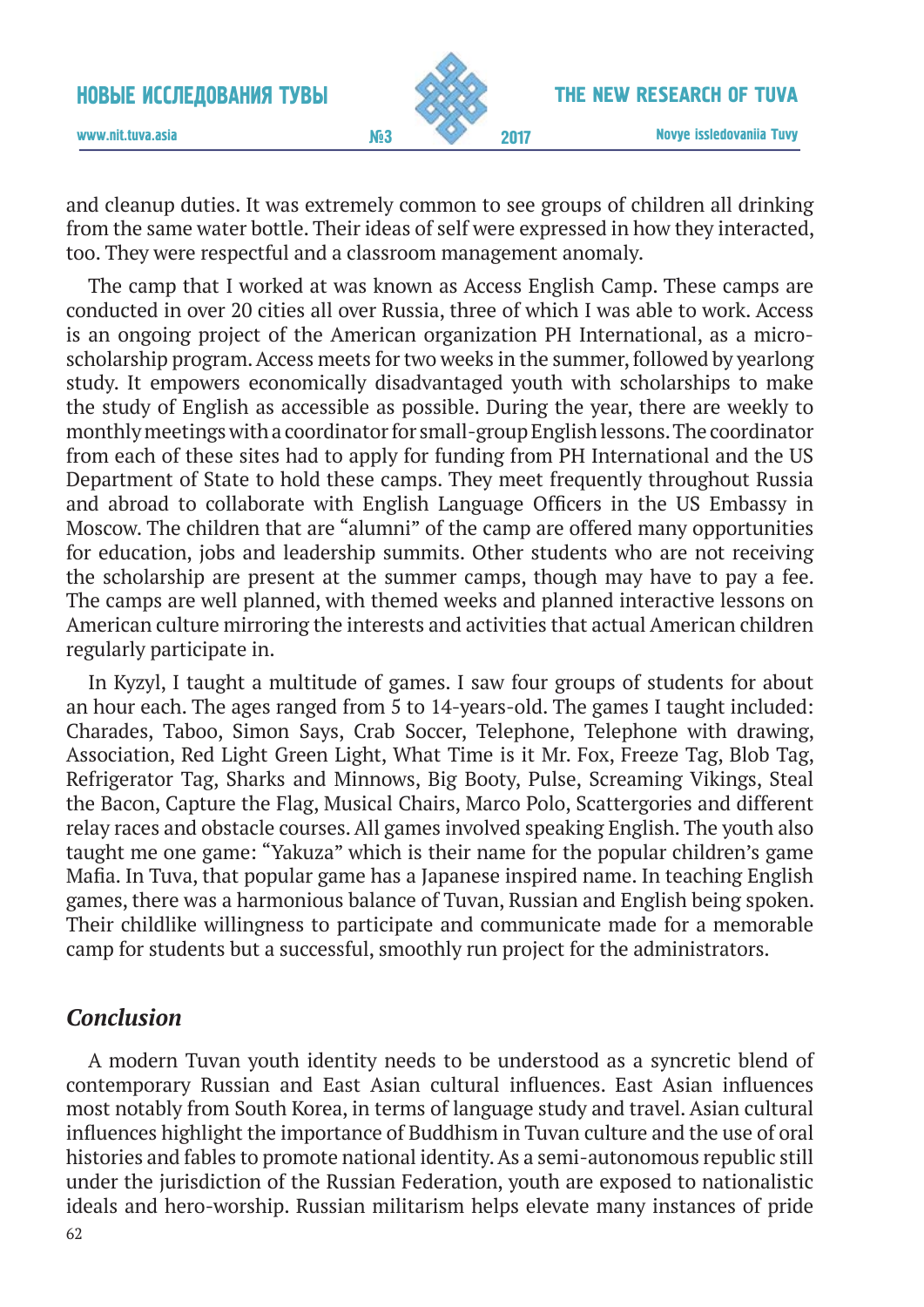

www.nit.tuva.asia №3

they have for themselves. Their interest in sports and anti-Muslim sentiment may be a union of both sides of their identity. Even so, revisions to how they perceive themselves are continually being processed.

The children in Tuva have global leadership, which better guide their development. Community leaders that are internationally minded have proven to be effective in leading all the youth that I interacted with. There were individuals like Korean teacher Sholban\*, who was trying to use the language for advancement of Tuvan culture. There was university lecturer and Access camp coordinator Yulia\* providing subsidized opportunities to study English. Community leaders aim to both represent their community and invest in its long-term change, thus directly reinforcing positive behavior among youth. Summer camps, study abroad groups and extra language classes promote positive behaviors in youth. It mirrors the classic model of education and empowerment seen in many other model communities. Such examples are to be celebrated and praised for being long term and sustainable community empowerment initiatives with proven results.

#### *Endnotes*

\* Indicates that names have been changed.

#### *REFERENCES*

Bogatye i bednye sem'i — reiting regionov 2016 (2016). *RIA Rating*, June 1 [online] Available at: http://riarating.ru/infografika/20160601/630023786.html (access date: 05.02.2017). (In Russ.).

Mongush, M. V. (2014) Evoliutsiia shamanskoi traditsii v Respublike Tuva. *Kul'turologicheskii zhurnal*, no. 1 (15) [online] Available at: http://www.cr-journal.ru/ rus/journals/247.html&j\_id=18 (access date: 05.02.2017). (In Russ.).

Valovyi regional'nyi produkt na dushu naseleniia po sub'ektam Rossiiskoi Federatsii v 1998–2015 gg. *Federal'naia sluzhba gosudarstvennoi statistiki* [online] Available at: http://www.gks.ru/free\_doc/new\_site/vvp/dusha98-15.xlsx (access date: 05.02.2017). (In Russ.).

Tuvinskie sportsmeny v chisle pobeditelei Pervenstva Rossii po dziudo (2016). *TuvaOnline*, April 14 [online] Available at: http://www.tuvaonline.ru/2016/04/14/ tuvinskie-sportsmeny-v-chisle-pobediteley-pervenstva-rossii-po-dzyudo.html (access date: 05.02.2017). (In Russ.).

Chambal-ool, A. (2016) Artas uzhe probilsia v Rio. *Tuvinskaia Pravda*, January 28 [online] Available at: http://tuvapravda.ru/?q=content/artas-uzhe-probilsya-v-rio (access date: 05.02.2017). (In Russ.).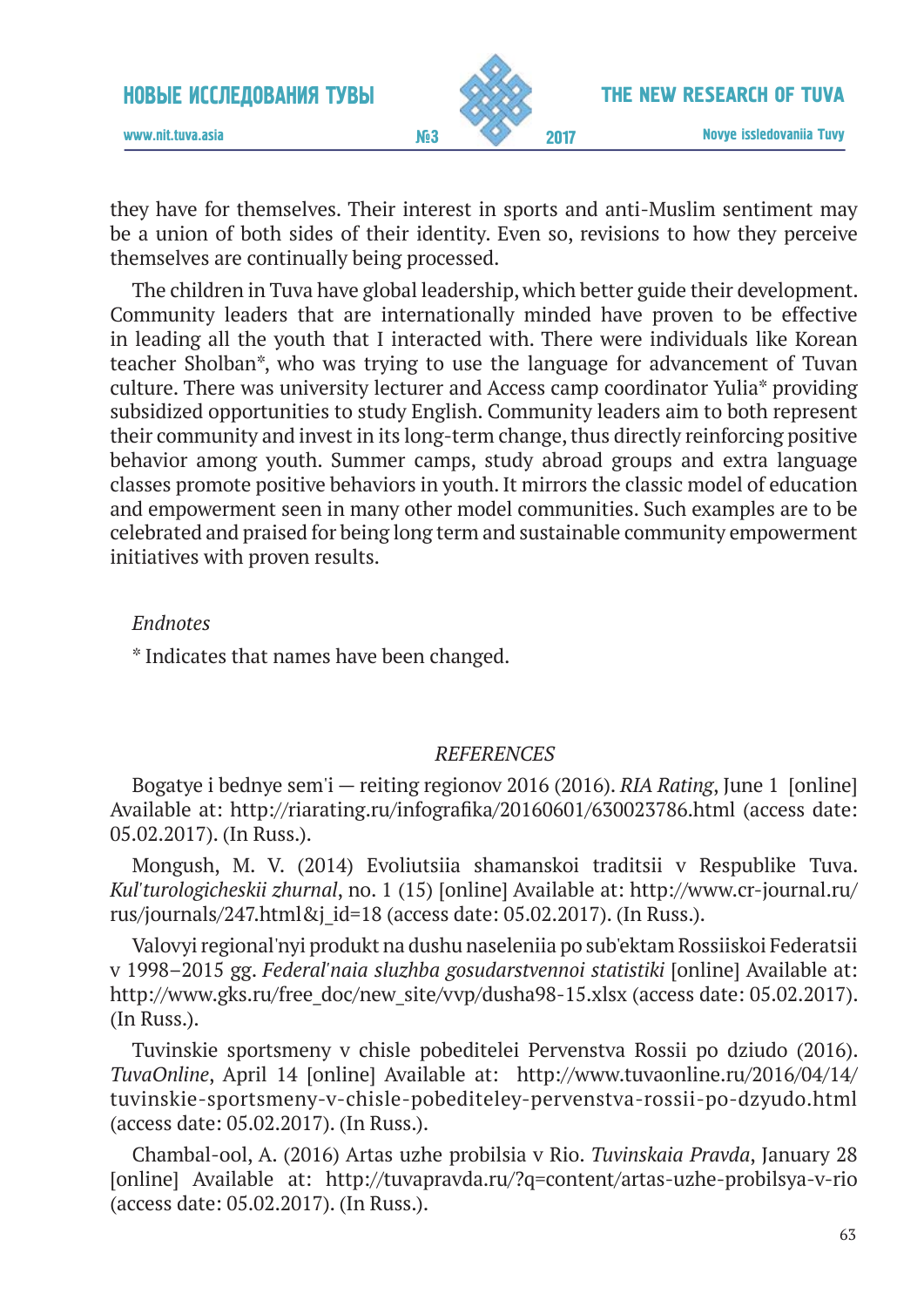

The New research of Tuva

Chichkin, A. (2009) Tuva: neizvestnaia voina. Zabytyi soiuznik SSSR vo Vtoroi mirovoi. *Rossiiskaia gazeta*, May 6 [online] Available at: https://rg.ru/2009/05/06/tyva. html (access date: 05.02.2017). (In Russ.).

Abaev, N. (2012) Are Tuvans of Todzha direct descendants of Jochi? / transl. by Heda Jindrak. *Tuva.Asia*, September 17 [online] Available at: https://en.tuva.asia/241 are-tuvans-of-todzha-direct-descendants-of-jochi.html (access date: 05.02.2017).

Gertcyk, O. (2016) Focus on Tuva: Stunning Treasures – and macabre slaughter – In Siberia's Valley of the Kings. *Siberian Times*, February 11 [online] Available at: http:// siberiantimes.com/science/casestudy/features/f0212-focus-on-tuva-stunningtreasures-and-macabre-slaughter-in-siberias-prehistoric-valley-of-the-kings/ (access date: 05.02.2017).

Sarangerel (2014) The Tuvan Legend of Genghis Khan, Using the Xinjing Tuvans as an Example. *Ethnological Studies: Oirat People Cultural Uniformity and Diversification*, no. 86, pp. 215–221.

*Submission date: 11.06.2017.*

#### *СПИСОК ЛИТЕРАТУРЫ*

Богатые и бедные семьи — рейтинг регионов 2016 (2016) [Электронный ресурс] // RIA Rating. 1 июня. URL: http://riarating.ru/infografika/20160601/630023786.html (дата обращения: 05.02.2017).

Монгуш, М. В. (2014) Эволюция шаманской традиции в Республике Тува [Электронный ресурс] // Культурологический журнал.  $N^{\circ}$  1 (15). URL: http://www.crjournal.ru/rus/journals/247.html&j\_id=18 (дата обращения: 05.02.2017).

Валовый региональный продукт на душу населения по субъектам Российской Федерации в 1998–2015 гг. [Электронный ресурс] // Федеральная служба государственной статистики. URL: http://www.gks.ru/free\_doc/new\_site/vvp/dusha98- 15.xlsx (дата обращения: 05.02.2017).

Тувинские спортсмены в числе победителей Первенства России по дзюдо (2016) [Электронный ресурс] // TuvaOnline. 14 апреля. URL: http://www.tuvaonline. ru/2016/04/14/tuvinskie-sportsmeny-v-chisle-pobediteley-pervenstva-rossii-podzyudo.html (дата обращения: 05.02.2017).

Чамбал-оол, А. (2016) Артас уже пробился в Рио [Электронный ресурс] // Тувинская правда. 28 января. URL: http://tuvapravda.ru/?q=content/artas-uzheprobilsya-v-rio (дата обращения: 05.02.2017).

Чичкин, А. (2009) Тува: неизвестная война. Забытый союзник СССР во Второй мировой [Электронный ресурс] // Российская газета. 6 мая. URL: https:// rg.ru/2009/05/06/tyva.html (дата обращения: 05.02.2017).